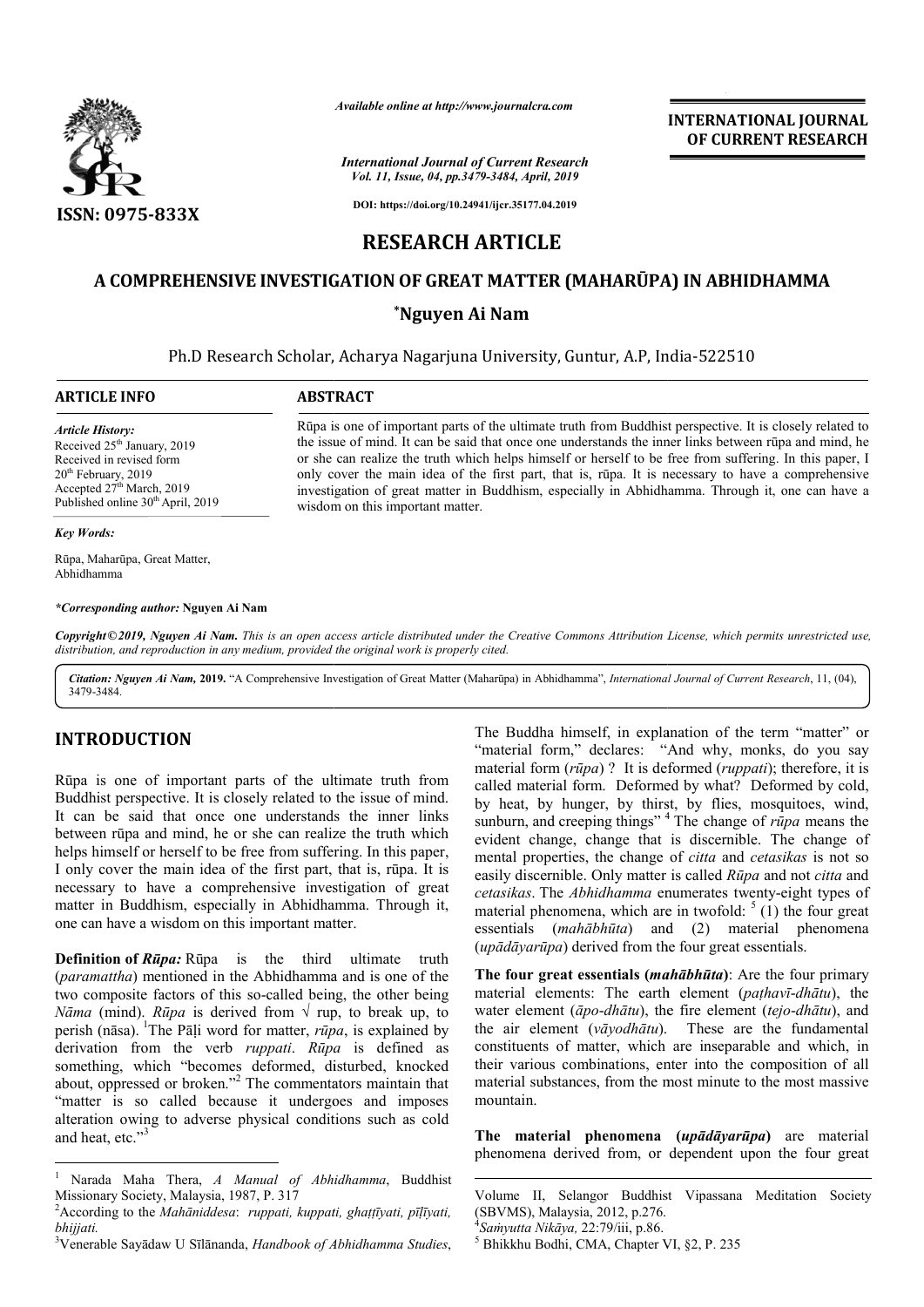essentials. Material phenomena (*upādāyarūpa*) consists twenty-four types of material phenomena. The great essentials may be compared to the earth, and the derivative phenomena to trees and shrubs that grow in dependence upon the earth.

**Classification of Matter (***rūpavibhāga***):** The twenty-eight types of material phenomena are distributed into twofold and eleven general classes. Seven of these are called "concretely produced matter" (*nipphannarūpa*), since they possess intrinsic natures and are thus suitable for contemplation and comprehension by insight. The other four classes, being more abstract in nature, are called "non-concretely produced matter" (*anipphannarūpa*).

- The first class is the four essential phenomena, *mahābhūta* or *bhūta*-*rūpa*.
- The second class is sensitive phenomena, *pasādarūpa*
- The third class is objective phenomena, *gocara*-*rūpa*
- The fourth class issexual phenomena, *bhāva*-*rūpa*
- The fifth is heart-base, *hadaya*-*rūpa*,
- The sixth class is life faculty, *jīvita*-*rūpa*,
- The seventh class is nutriment, *āhāra*
- The eighth class is limiting phenomenon, *paricchedarūpa*.
- The ninth class is communicatingphenomena, *vinnatti*-*rūpa*.
- The tenth class is mutable phenomena, *vikāra*-*rūpa*.
- The eleventh class is characteristics of matter, *lakkhaṇa*-*rūpa*.

By class there are eleven and counting separately there are 28 material properties.

## **Concretely Produced Matter (***nipphanna rūpa***) & Non-Concretely Produced Matter (***anipphannarūpa***)**

#### **a.Concretely Produced Matter (***nipphanna rūpa***):**

**(1) Essential material phenomena (***bhūtarūpa***):** The great essentials are called "elements" (*dhātu*) in the sense that they bear their own intrinsic natures (*sabhāva*):

**The earth element (***paṭhavīdhātu***):** The earth element is so called because, like the earth, it serves as a support or foundation for the coexisting material phenomena. The word pathavī comes from a root meaning 'to expand or spread out.' and, thus, the earth element represents the principle of extension. The earth element has the characteristic of hardness, the function of acting as a foundation (for the other primary elements and derived matter), and manifestation as receiving.<sup>6</sup> Its proximate cause is the other three great essentials. Both hardness and softness are modes in which the earth element is experienced by the sense of touch.

**The water element (***āpodhātu***):** The water element, or fluidity, is the material factor that makes different particles of matter cohere, thereby preventing them from being scattered about. Its characteristic is trickling or oozing, its function is to intensify the coexisting material states, and it is manifested as

the holding together or cohesion of material phenomena. Its proximate cause is the other three great essentials. The Abhidhamma holds that, unlike the other three great essentials, the water element cannot be physically sensed but must be known inferentially from the cohesion of observed matter.

**The fire element (***tejo dhātu***):** The fire element has the characteristic of heat. Its function is to mature or ripen other material phenomena, and it is manifested as a continuous supply of softness. Both heat and cold are modes in which the fire element is experienced.

**The air element (***vāyodhātu***):** The air element is the principle of motion and pressure. Its characteristic is distension (*vitthambana*), its function is to cause motion in the other material phenomena, and it is manifested as conveyance to other places. Its proximate cause is the other three great essentials. It is experienced as tangible pressure.

Taken together, the four great essentials are founded upon the earth element, held together by the water element, maintained by the fire element, and distended by the air element.

**Sensitive material phenomena (***pasādarūpa***):** Sensitive material phenomena are five types of matter located in each of the five sense organs.<sup>7</sup> The sensitivity is to be distinguished from the gross sense organ that functions as its support. What is conventionally called the "eye" is spoken of in the *Abhidhamma* as the "composite eye" (*sasambhāra-cakkhu*), a compound of various material phenomena. Among these is eyesensitivity (*cakkhu-pasāda*), the sensitive substance in the retina that registers light and color and serves as a physical base and door for eye-consciousness. Ear-sensitivity (*sotapasāda*) is to be found inside the ear-hole, "in the place shaped like a finger-stall and surrounded by the fine brown hairs"; it is the sensitive substance that registers sounds and serves as a physical base and door for ear-consciousness. Nose-sensitivity (*ghānapasāda*) is to be found inside the nasal orifice, as the substance that registers smells.Tongue-sensitivity (*jivhāpasāda*) is to be found diffused over the tongue, serving to register tastes. And body-sensitivity (*kāya-pasāda*) extends all over the organic body "like a liquid that soaks a layer of cotton," and serves to register tactile sensations. The eye's characteristic is sensitivity of the primary elements that is ready for the impact of visible data; or its characteristic is sensitivity of the primary elements springing from a desire to see. Its function is to pick up a visible datum as object. It is manifested as the foundation of eye-consciousness. Its proximate cause is the primary elements born of *kamma* springing from a desire to see. Each of the other sensitive material phenomena — the ear, the nose, the tongue, and the body — should be similarly understood, with appropriate substitutions.

**Objective material phenomena (***gocararūpa***):** These are the five sense fields that serve as the objective supports for the corresponding types of sense consciousness. It should be noted that the tangible object is constituted by three of the great essentials: the earth element, experienced as hardness or softness; the fire element, experienced as heat or cold; and the air element, experienced as pressure.

 $6$  This explanation of the characteristics, etc., of the great essentials is taken from the *Visuddhimagga* XI, p.93 and p.109.

 <sup>7</sup> A detailed exposition of derived matter is found at *Visuddhimagga* XIV, p.36-70, on which the account given here is based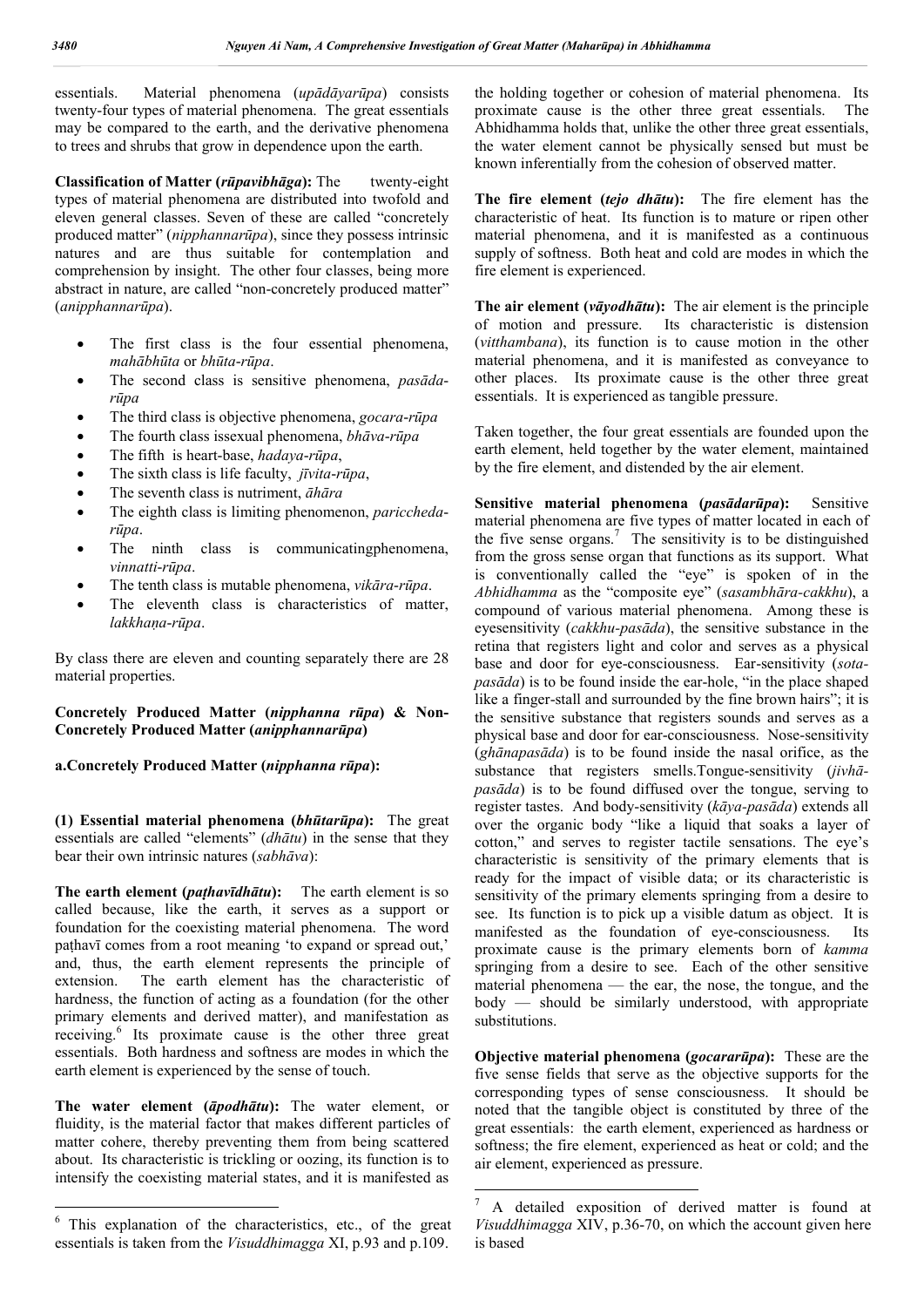

**The Twenty-Eight Material Phenomena at a Glance**

| Concretely Produced Matter (18)                     | Non-Concretely Produced Matter (10) |
|-----------------------------------------------------|-------------------------------------|
| L Great Essentials                                  | VIII. Limiting Phenomenon           |
| 1. Earth element                                    | 19. Element of space.               |
| 2. Water element                                    | IX. Communicating Phenomena         |
| 3. Fire element                                     | 20. Bodily intimation               |
| 4. Air element.                                     | 21. Vocal intimation.               |
| II. Sensitive Phenomena                             | X. Mutable Phenomena                |
| 5. Eye-sensitive                                    | 22. Lightness                       |
| 6. Ear-sensitive                                    | 23. Malleability                    |
| 7. Nose-sensitive                                   | 24. Wieldiness                      |
| 8. Tongue-sensitive                                 | (plus two intimations)              |
| 9. Body-sensitive                                   |                                     |
| III. Objective Phenomena                            | XI. Characteristics of Matter       |
| 10. Visible form,                                   | 25. Production                      |
| 11. Sound                                           | 26. Continuity                      |
| 12. Smell                                           | 27. Decay                           |
| 13. Taste                                           | 28. Impermanence                    |
| *. Tangibility (= three elements: earth, fire, air) |                                     |
| <b>IV</b> . Sexsual Phenomena                       |                                     |
| 14. Femininity                                      |                                     |
| 15. Masculinity.                                    |                                     |
| V. Heart phenomena                                  |                                     |
| 16. Heart-base.                                     |                                     |
| VI. Life Phenomena                                  |                                     |
| 17. Life faculty.                                   |                                     |
| VII. Nutritional Phenomena                          |                                     |
| 18. Nutriment                                       |                                     |

The water element, being the principle of cohesion, is not, according to the *Abhidhamma*, included in the tangible datum. The other four sense objects - visible forms, etc., are types of derived matter. Collectively, objective material phenomena have the characteristic of impinging on the sense bases. Their function is to be the objects of sense consciousness. They are manifested as the resort of the respective sense consciousness. Their proximate cause is the four great essentials.

**Material phenomena of sex (***bhāvarūpa***):** Included here are the two faculties of femininity (*itthi*) and masculinity (*purisa*). These faculties have, respectively, the characteristics of the female sex and of the male sex. Their function is to show femininity and masculinity. They are manifested as the reason for the mark, sign, work, and ways of the female and of the male; that is, for the sexual structure of the body, for its feminine or masculine features, for the typical feminine or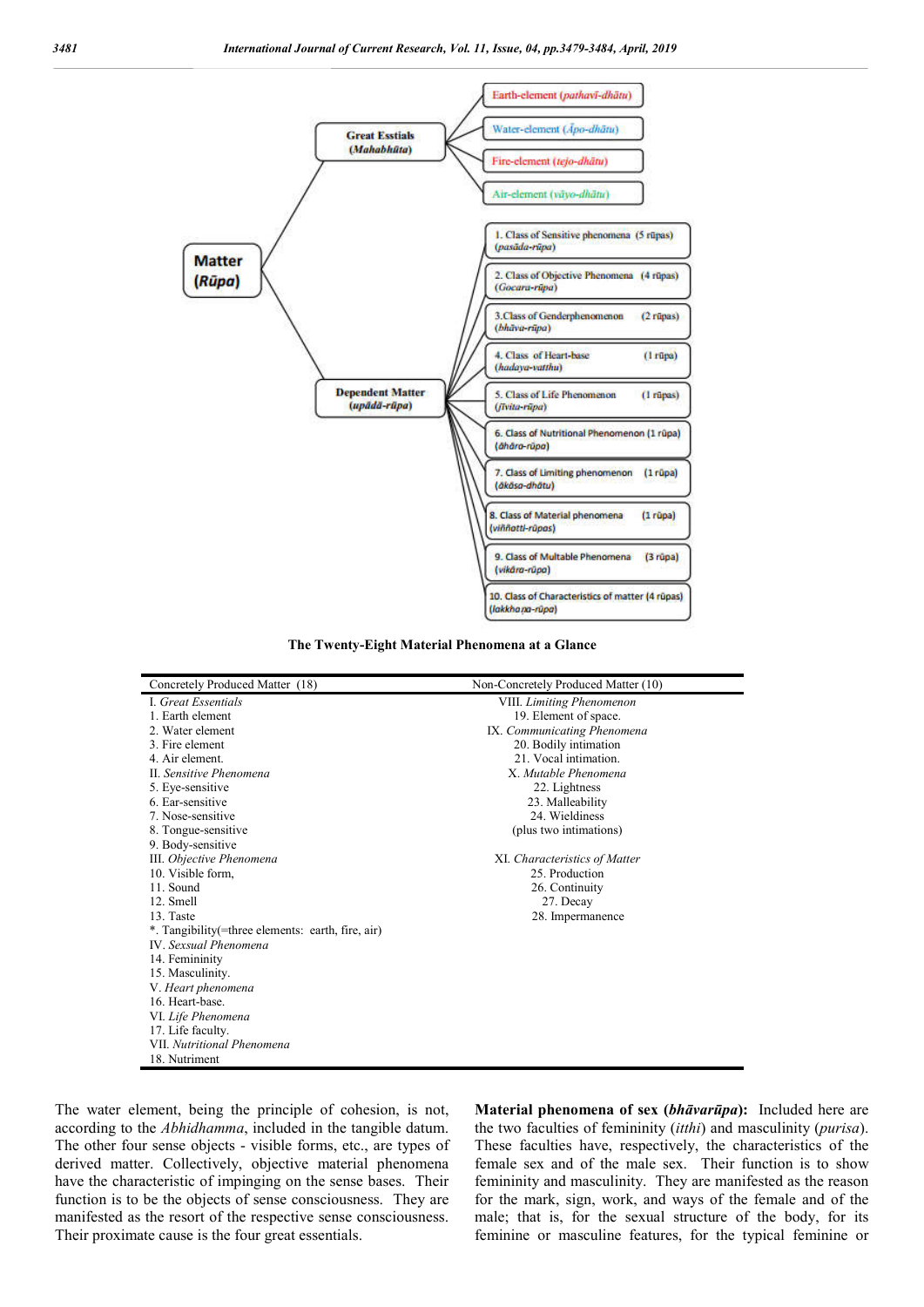masculine occupations, and for the typical feminine and masculine deportment.

**Material phenomenon of the heart (***hadayarūpa***):** On the heart-base, $\frac{8}{3}$  The heart-base has the characteristic of being the material support for the mind element and the mindconsciousness element.<sup>9</sup> Its function is to uphold them. It is manifested as the carrying of these elements. It is to be found in dependence on the blood inside the heart and is assisted by the four great essentials and maintained by the life faculty.

**The life faculty (***jīvitindriya***):** The life faculty is the material counterpart of the mental life faculty, one of the seven universal *cetasikas*. Life, or vitality, is called a "faculty" (*indriya*) because it has a dominating influence over its objects. The life faculty has the characteristic of maintaining the coexistent kinds of matter at the moment of their presence. Its function is to make them occur. It is manifested as the establishment of their presence. Its proximate cause is the four great essentials that are to be maintained.

**Edible food (***kabaḷīkārāhāra***):** Edible food has the characteristic of essence  $(\bar{o}ja)$ , that is, the nutritional substance contained in gross edible food. Its function is to sustain the physical body. It is manifested as the fortifying of the body. Its proximate cause is gross edible food, which is the base of nutritive essence.

**These eighteen kinds of material phenomena:** The eighteen material phenomena just enumerated are grouped together as matter possessing intrinsic nature (*sabhāvarūpa*) because each type has a distinct objective nature such as hardness in the case of the earth element, etc.; as matter possessing real characteristics (*salakkhaṇarūpa*) because they are marked by the three general characteristics of impermanence, suffering, and non-self; as concretely produced matter (*nipphannarūpa*) because they are directly produced by conditions such as kamma, etc.; as material matter (*rūparūpa*) because they possess matter's essential characteristic of undergoing deformation; and as matter to be comprehended by insight (*sammasanarūpa*) because they are to be made the objects of insight contemplation by way of the three characteristics.

**Non-concretely produced matter (***anipphannarūpa***):** The types of matter in groups (8)-(11) are designated "nonconcretely produced matter" (*anipphannarūpa*), because they do notarise directly from the four main causes of matter<sup>10</sup> but exist as modalities or attributes of concretely produced matter. Thus, they are not included among the ultimate realities (*paramatthadhamma*).

**The space element (***ākāsadhātu***):** Space, as understood in the Abhidhamma, is not bare geometric extension but the void region that delimits and separates objects and groups of material phenomena, enabling them to be perceived as distinct. The space element has the characteristic of delimiting matter. Its function is to display the boundaries of matter. Its proximate cause is the matter delimited.

**Intimating material phenomena (***viññattirūpa***):** *Viññatti*, intimation, is that by means of which one communicates one's ideas, feelings, and attitudes to another. There are two means of intimation: bodily and vocal. The former is a special modification in the consciousness-originated air element that causes the body to move in ways that reveal one's intentions. The latter is a special modification in the consciousnessoriginated earth element that issues in speech, by which one reveals one's intentions. Both have the function of displaying intention. They are manifested, respectively, as a cause of bodily movement and of verbal expression. Their proximate causes are, respectively, the air element and the earth element born of consciousness.

**Mutable material phenomena (***vikārarūpa***):** This category comprises special modes or manifestations of concretely produced matter. It includes the two types of intimation and three other material phenomena: lightness, malleability, and wieldiness. Among these, lightness (*lahutā*) has the characteristic of non-sluggishness. Its function is to dispel heaviness in matter. It is manifested as light transformability. Its proximate cause is light matter. Malleability (*mudutā*) has the characteristic of non-rigidity. Its function is to dispel rigidity in matter. It is manifested as non-opposition to any kind of action. Its proximate cause is malleable matter. Wieldiness (*kammaññatā*) has the characteristic of wieldiness that is favorable to bodily action. Its function is to dispel unwieldiness. It is manifested as non-wieldiness. Its proximate cause is wieldy matter.

**Characteristics of material phenomena (***lakkhaṇarūpa***):** This category includes four types of material phenomena. Of these, production (*upacaya*) and continuity (*santati*) are both terms for the genesis, arising, or birth (*jāti*) of matter. They differ in that production is the first arising of a material process, the initial launching or setting up of the process, while continuity is the repeated genesis of material phenomena in the same material process. For example, the arising of the body, sex, and heart groups at conception is production, while the subsequent arising of those same material groups throughout life is continuity. *Production of matter* has the characteristic of setting up. Its function is to make material instances emerge for the first time.

It is manifested as launching or as the completed state. Its proximate cause is the matter produced. Continuity of matter has the characteristic of occurrence. Its function is to anchor. It is manifested as non-interruption. Its proximate cause is matter to be anchored. Decay (*jaratā*) has the characteristic of maturing or aging of material phenomena. Its function is to lead them on towards their termination. It is manifested as loss of newness without loss of being. Its proximate cause is matter that is decaying. Impermanence (*aniccatā*) has the characteristic of the complete breaking up of material phenomena. Its function is to make them subside. It is manifested as destruction and falling away. Its proximate cause is matter that is completely breaking up.

**Great Essentials (***Mahabhūta***) and Dependent Matter (***upādā-rūpa***):** The twenty eight matter (rūpa) can be divided into twofolds: The first is *mahābhūta* (great esstials) and the second is *upādārūpa* (dependent matter). *Mahābhūta* is translated as great essential. *Mahābhūta* means something that

 <sup>8</sup> Bhikhu Bodhi, *Comprehensive Manual of Abhidhamma*, Buddhist Publication Society, Kandy, Srilanka, 2006, chapter 3, §20, p.144 9 Bhikhu Bodhi, *Comprehensive Manual of Abhidhamma*, Buddhist

Publication Society, Kandy, Srilanka, 2006, chapter 3, §21, p.146 <sup>10</sup> Bhikhu Bodhi, *Comprehensive Manual of Abhidhamma*, Buddhist

Publication Society, Kandy, Srilanka, p.246: "*Kammaṁ, cittaṁ, utu, āhāro cā ti cattāri rūpasamuṭṭhānāni nāma*.

Material phenomena originate in four ways: from kamma, from consciousness, from temperature, and from nutriment."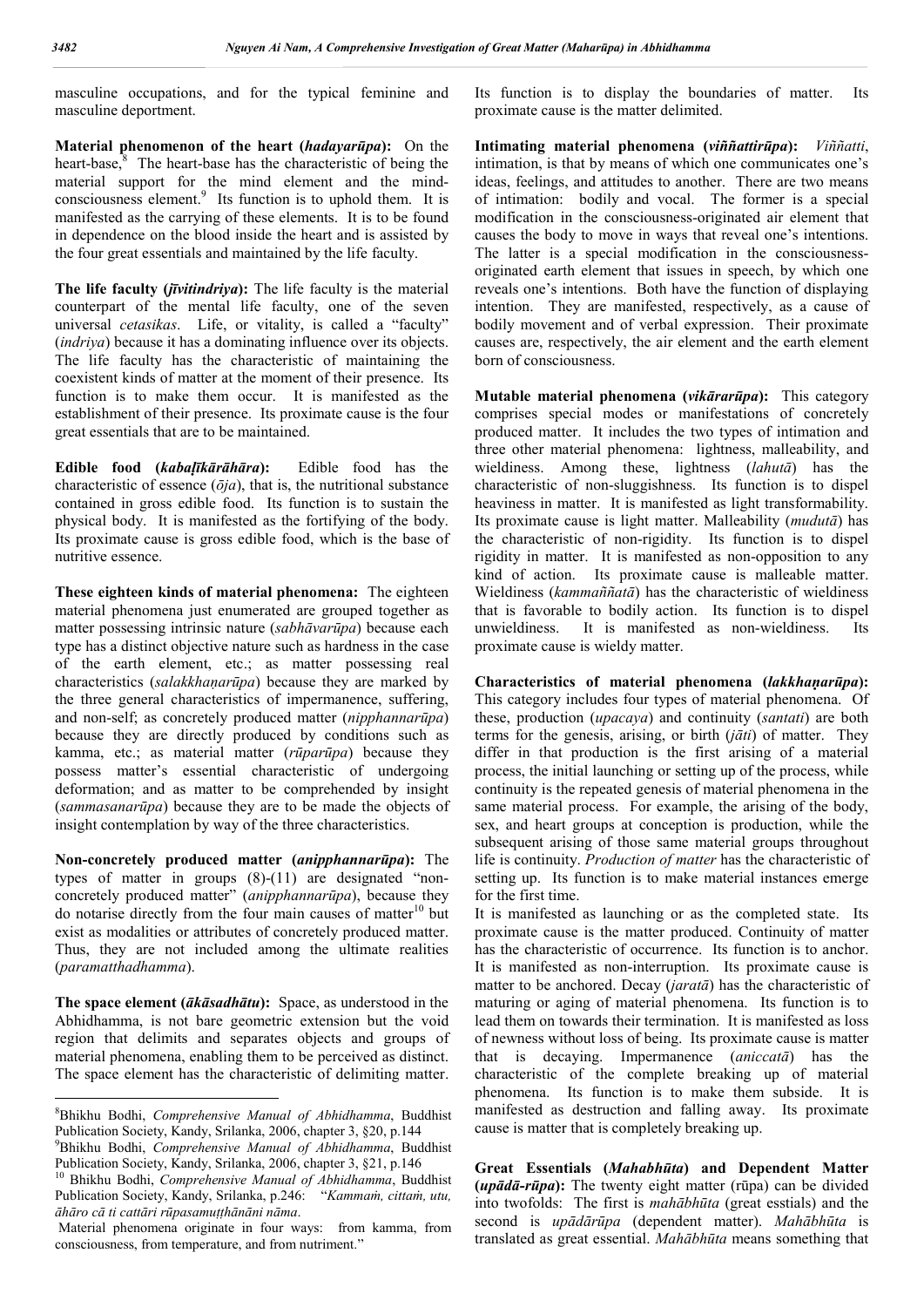becomes great. They are the basis of all material properties. All other material properties depend upon them to arise and to exist. So they are called *mahābhūtas* (the great essentials). The great esstials (mahābhuta**)** consists four *mahābhūtas* and the dependent matter consists twenty four *Upādārūpas*. Group of The Four Great Essentials (*Mahabhūta*). This group consists the four great essentials of material:

*Earth-element (pathavī-dhātu):* Earth-element pathavī-dhātu here does not mean the physical earth, but some quality that is inherent in the earth. When we touch the earth, we feel hardness or softness. That hardness or softness is what we call pathavī-dhātu or earth-element. This is called pathavī because it is like the earth. The earth is the basis for trees, mountains and so on to exist. In the same way, pathavī-dhātu is the basis for other dependent material properties. That is why it is called pathavī-dhātu. It serves as a support or foundation for the coexisting material phenomena. That means other material properties especially the upādā-rūpas depend upon it to arise. If there were no mahābhūtas, then upādā-rūpas would not arise. The earth is extended. Therefore, some take extension to be the characteristic of pathavī-dhātu. Although extension is taken asa translation of pathavī, its characteristic is actually hardness. When we get hardness, we also get softness because hardnessand softness are relative. In comparison to one thing we call it hard. If we compare it to another thing, it becomes not so hard. It becomes soft. So hardness or softness is the characteristic of the earth-element. Abhidhamma teaches that this earth- element can befound anywhere. In the water there is earth-element. In fire there is also earth-element. In the wind there is also earth. In everything, in every material thing we see there is this earth element.

**Water-element (***Apo-dhātu*): The second one is waterelement, *āpo-dhātu*. Here also *āpo*-*dhātu* does not mean water, but the inherent quality of water and that is fluidity or cohesion. Its characteristic is saidto be trickling or oozing. That means dripping or something like that. It is because of *āpo*-*dhātu* that things are kept together.

If there were no *āpo*-*dhātu*, we could not have these things. We could not have this book or this pen or whatever because the material properties would not stick to each other if there were no water-element. Water-element is something that keeps the material properties together. With regard to *āpo*-*dhātu* according to *Abhidhamma*, it cannot be touched. "The *Abhidhamma* holds that unlike the other three great essentials, the water element cannot be physically sensed but must be known inferentially from the cohesion ofobserved matter."<sup>11</sup> We see something and the material particles are attached to each other. And so we infer that there must besome kind of cohesion, some kind of *āpo-dhātu* so that the thing exists as a particular object. Water-element or *āpo-dhātu*cannot be touched. When we come to *phoṭṭhabba-rūpa* later, we will see that *āpo* is excluded there. We must understand water-element or *āpo-dhātu* as distinct from water. Although we can touch water, we do not touch water-element. We touch water and say, "It is cold; it is hot." Cold or heat is the third one, *tejodhātu*. We may feel the hardness or softness of water and that is the earth-element. What we feel is not the water element but earth-element or fire-element. We feel coldness or warmth, or hardness or softness. So *āpo*-*dhātu* is untouchable.

*Fire-element (tejo-dhātu):* The next one is fire element (or heat-element), tejo-dhātu. Here also heat or cold is relative. Tejo-dhātu does not mean fire, but the quality that is in fire. That means heator temperature. Actually temperature is what we call tejo-dhātu or fire-element. Just as hardness and softness are both called pathavī-dhātu, so also heat and cold are both called tejo-dhātu. Tejo-dhātu is relative. Heat or cold is called tejo-dhātu.

**Air-element (***vāyo-dhātu***):** Air-element (*vāyo-dhātu*) does not mean air, but something that inheres in air; that is said to be the principle of motion and pressure. Its characteristic is distension. When you put some air into aballoon, the balloon becomes extended. That extension or distension is what we call *vāyo-dhātu*. It has the nature of movement or motion. So when we move something, we can say that there is an abundance of *vāyo-dhātu*. Because of that abundance of *vāyo-dhātu* we say there is movement. Actually there is no movement at all. Nothing moves. What we call movement is material properties arising at different moments. One set of material properties disappears and another set of material properties arises. But they may arise at a very small distance from the ones that have disappeared. So we are not able to see the arising of material properties.

But when we see the material properties arising and disappearing at different places very close to each other, we say that there is motion, there is movement. We can take the movie film as an example. On the frames there are pictures. They are not moving. The picture is not moving. The picture on one frame is just a little bit different from the picture on another frame. If we make astep, then it may take thirty frames to record one step. There will be thirty frames or thirty images on the film. Each frame isjust little bit different. When the film is put into the machine and shown on the screen, we think that the picture is moving. Actually the picture does not move. *Vāyo-dhātu* or air-element has the nature of movement. Its characteristic is said to be distension, expanding. These four great essentials are founded on the earth element, held together by the water-element, maintained by the fire-element and distended by the air-element. So these four elements we find everywhere — extension, cohesion, heat and distension. *Tejodhātu* is explained as to mature or to ripen. When there is heat, things become cooked or things become mature. It is said to ripen other material properties.

## **Conclusion**

These four great essentials "*mahābhūtas*" are the basis of all other material properties that follow; all other material properties that depend on thesefour for their arising are called *upādā-rūpa*. *Upādā-rūpa* istranslated as derived materials, derived matter. They depend on the four great essentials.

For example, this is a house. People live in it. The existence of people living here is supported by this house. The people depend upon this house to live. But people are not the result of this house. People are not derived from this house. But this house is their base, their support. Here also the following material properties are not derived from the four great essentials, but they depend on these four great essentials to arise.

 $11$  CMA, VI, Guide to §3, p.238